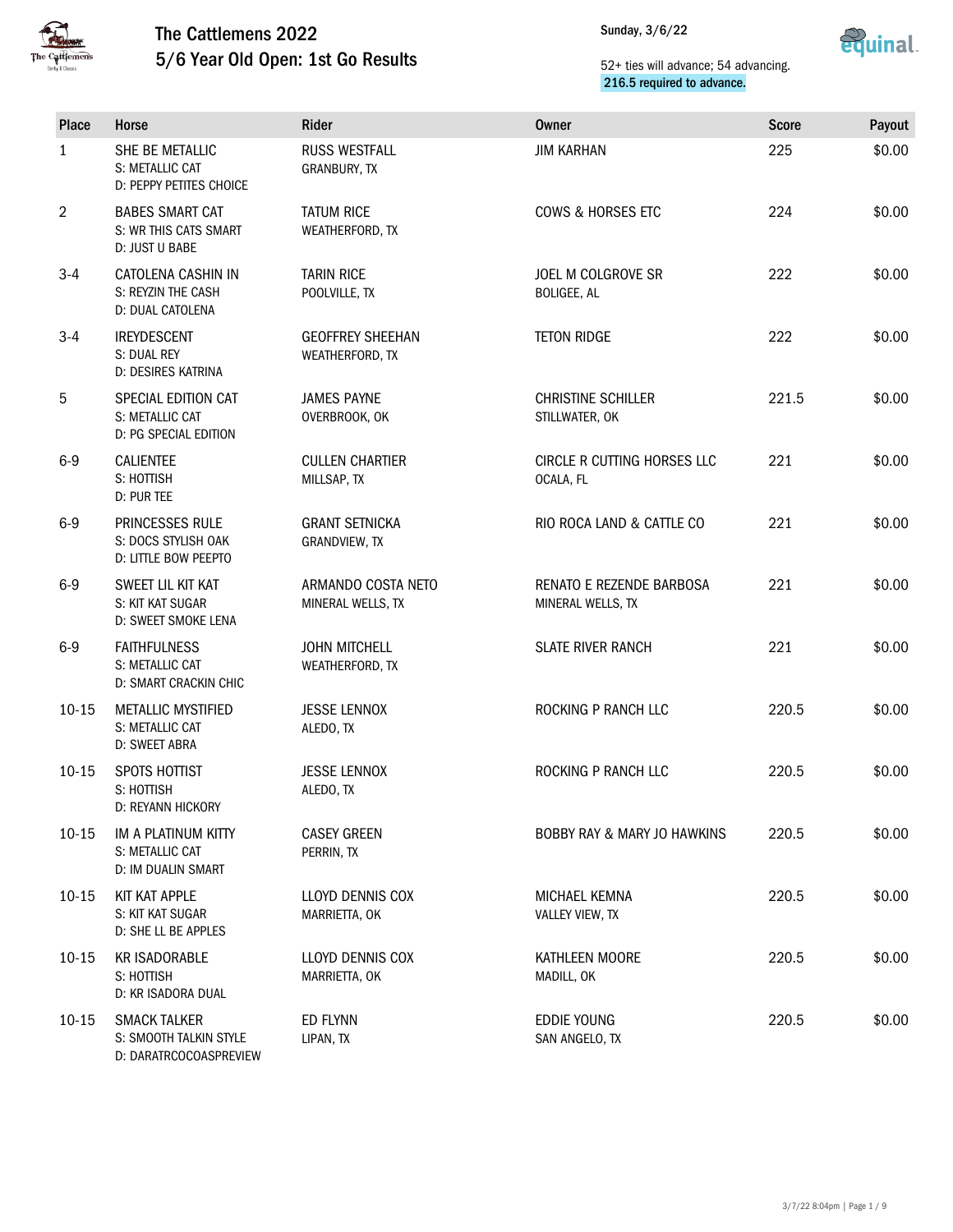



| Place   | Horse                                                                | Rider                                      | <b>Owner</b>                                                      | <b>Score</b> | Payout |
|---------|----------------------------------------------------------------------|--------------------------------------------|-------------------------------------------------------------------|--------------|--------|
| 16-18   | SMART LOOKIN SANNMAN<br>S: SANNMAN<br>D: DIDGES SMART KITTY          | <b>CHRISTIAN MILLER</b><br>FORT WORTH, TX  | <b>TED TURNER</b><br><b>BUSHNELL, FL</b>                          | 220          | \$0.00 |
| 16-18   | <b>BUGATTII</b><br>S: METALLIC CAT<br>D: BUTTON DOWN SUPERCAT        | <b>WESLEY GALYEAN</b><br>CLAREMORE, OK     | SMF CUTTING HORSES LLC<br>ASPEN, CO                               | 220          | \$0.00 |
| $16-18$ | <b>TALKIN REYCY</b><br>S: SMOOTH TALKIN STYLE<br>D: TWICE AS REYCY   | <b>CULLEN CHARTIER</b><br>MILLSAP, TX      | <b>MARK SENN</b><br>AUGUSTA, GA                                   | 220          | \$0.00 |
| 19-25   | <b>SANCTUS</b><br>S: HIGH BROW CAT<br>D: SOFIE REY                   | <b>ADAN BANUELOS</b><br>GRANBURY, TX       | <b>SCOTT DURHAM</b><br>FORT WORTH, TX                             | 219.5        | \$0.00 |
| 19-25   | <b>MAMAZ BOY</b><br>S: METALLIC CAT<br>D: JUNIE WOOD                 | <b>JOHN MITCHELL</b><br>WEATHERFORD, TX    | <b>SLATE RIVER RANCH</b>                                          | 219.5        | \$0.00 |
| 19-25   | DMAC SWEET N SOUR<br>S: HOTTISH<br>D: CHERRY CHEX DUALLY             | <b>CLINT ALLEN</b><br>WEATHERFORD, TX      | DAVID MCDAVID<br>FORT WORTH, TX                                   | 219.5        | \$0.00 |
| 19-25   | LIMITS BY EIGHT<br>S: REYZIN THE CASH<br>D: SHEZ A SHININ DIAMOND    | <b>GEOFFREY SHEEHAN</b><br>WEATHERFORD, TX | BOSQUE RANCH PERFORMANCE<br>HORSES AND BOSQUE RANCH EVENTS<br>LLC | 219.5        | \$0.00 |
| 19-25   | <b>CINCA CAT</b><br>S: HIGH BROW CAT<br>D: CINCA IM HOT              | <b>ADAN BANUELOS</b><br>GRANBURY, TX       | PLANTATION FARMS LLC                                              | 219.5        | \$0.00 |
| 19-25   | <b>COUREYGOUS</b><br>S: DUAL REY<br>D: HIGHBROW SUPERCAT             | <b>WESLEY GALYEAN</b><br>CLAREMORE, OK     | GLOVER/GALYEAN PARTNERSHIP LLC                                    | 219.5        | \$0.00 |
| 19-25   | STARS COPPER CAT<br>S: HIGH BROW CAT<br>D: STARS MISS FANCY          | <b>GRANT SETNICKA</b><br>GRANDVIEW, TX     | J FIVE HORSE RANCH MGMT LLC                                       | 219.5        | \$0.00 |
| 26-34   | <b>BABY TALK</b><br>S: SMOOTH TALKIN STYLE<br>D: SPECIAL NU BABY     | LLOYD DENNIS COX<br>MARRIETTA, OK          | <b>BARKER RANCH CH LLC</b>                                        | 219          | \$0.00 |
| 26-34   | <b>SPEAK EASIE</b><br>S: SMOOTH TALKIN STYLE<br>D: SDP MISS CABA REY | <b>CASS TATUM</b><br>OVERBROOK, OK         | <b>BARKER RANCH CH LLC</b>                                        | 219          | \$0.00 |
| 26-34   | CINCA METALLIC<br>S: METALLIC CAT<br>D: CINCA DE MAYA                | <b>JESSE LENNOX</b><br>ALEDO, TX           | ROCKING P RANCH LLC                                               | 219          | \$0.00 |
| 26-34   | MISS BLU BOON<br>S: ONCE IN A BLU BOON<br>D: MATES MEMORY            | LLOYD DENNIS COX<br>MARRIETTA, OK          | KATHLEEN MOORE<br>MADILL, OK                                      | 219          | \$0.00 |
| 26-34   | SPICE SPICE BABY<br>S: METALLIC CAT<br>D: SMART LITTLE PAPRIKA       | <b>CULLEN CHARTIER</b><br>MILLSAP, TX      | CIRCLE R CUTTING HORSES LLC<br>OCALA, FL                          | 219          | \$0.00 |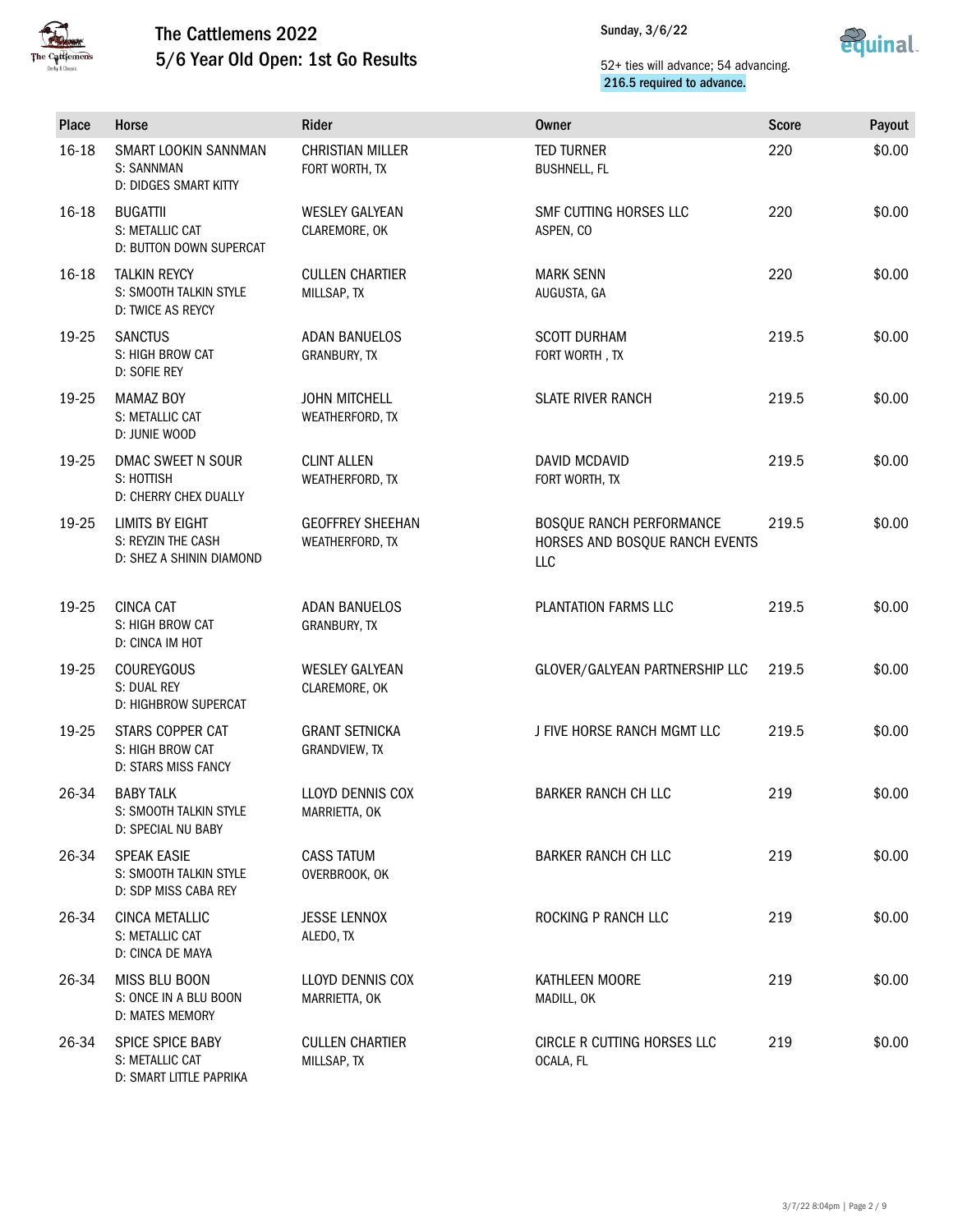



| <b>Place</b> | Horse                                                               | Rider                                      | <b>Owner</b>                             | <b>Score</b> | Payout |
|--------------|---------------------------------------------------------------------|--------------------------------------------|------------------------------------------|--------------|--------|
| 26-34        | <b>COUNTIN HOT CHECKS</b><br>S: HOTTISH<br>D: CAT COUNTIN CHECKS    | <b>JAIME SNIDER</b><br>RISING STAR, TX     | <b>JAMIE LYNN HILL</b><br>BASTROP, TX    | 219          | \$0.00 |
| 26-34        | STYLIN FAMILY JEWELS<br>S: DOCS STYLISH OAK<br>D: HIGH PRICED JEWEL | PAUL HANSMA<br>WEATHERFORD, TX             | <b>NORA STENT</b><br>GARDNERVILLE, NV    | 219          | \$0.00 |
| 26-34        | <b>REYCKONING</b><br>S: REYZIN THE CASH<br>D: THAT CATOMINE         | ADAN BANUELOS<br>GRANBURY, TX              | JOHN & BARBARA GAUGHAN                   | 219          | \$0.00 |
| 26-34        | HIT THA FLO<br>S: DUAL SMART REY<br>D: MISS WOODY TWO SHOES         | <b>MATT MILLER</b><br>POOLVILLE, TX        | MATT AND MEGAN MILLER                    | 219          | \$0.00 |
| 35-37        | <b>FLASHIE</b><br>S: PURDY BOY FLASH<br>D: OH FLO                   | MICHAEL COOPER<br>WEATHERFORD, TX          | PURSELLEY PERFORMANCE HORSES             | 218.5        | \$0.00 |
| 35-37        | CASINO BOSSES<br>S: WR THIS CATS SMART<br>D: A WHITTLE RELIEF       | <b>ADAN BANUELOS</b><br>GRANBURY, TX       | PLANTATION FARMS LLC                     | 218.5        | \$0.00 |
| 35-37        | <b>ARMANI BLUE</b><br>S: SMOOTH AS A CAT<br>D: AUTUMN BOON          | <b>BRETT MCGLOTHLIN</b><br>PERRIN, TX      | JEFFREY DAVID NEIDHART<br>FARMINGTON, NM | 218.5        | \$0.00 |
| 38-43        | LIL ABRATALLIC<br>S: METALLIC CAT<br>D: MY LITTLE ABRA              | <b>MATT MILLER</b><br>POOLVILLE, TX        | TEXAS HOLY COW PERF HORSES LLC           | 218          | \$0.00 |
| 38-43        | RANGER HUGHES<br>S: THOMAS E HUGHES<br>D: CHOICE JEWELS             | <b>KENNETH PLATT</b><br>FORT LUPTON, CO    | ROBERT TREGEMBA<br>CASTLE ROCK, CO       | 218          | \$0.00 |
| 38-43        | <b>REYS YOUR BROW</b><br>S: HIGH BROW CAT<br>D: TOOTSIE REY         | MICHAEL COOPER<br>WEATHERFORD, TX          | EJ HUNTLEY<br>WEATHERFORD, TX            | 218          | \$0.00 |
| 38-43        | TIMELESS LIL CAT<br>S: ONE TIME PEPTO<br>D: CR LITTLE CAT           | <b>TARIN RICE</b><br>POOLVILLE, TX         | JOEL M COLGROVE SR<br>BOLIGEE, AL        | 218          | \$0.00 |
| 38-43        | A STAR IS BORNE<br>S: BOON TOO SUEN<br>D: HOLLY IS SMOOTH           | <b>MISSY JEAN ETHERIDGE</b><br>CORINTH, MS | <b>BELLE TERRE RANCH</b>                 | 218          | \$0.00 |
| 38-43        | METALLIC CORONA<br>S: METALLIC CAT<br>D: ESR TABITHA                | <b>JESSE LENNOX</b><br>ALEDO, TX           | ROCKING P RANCH LLC                      | 218          | \$0.00 |
| 44-46        | STOLE A KISS<br>S: METALLIC CAT<br>D: SMART LOOKIN MATE             | <b>JAMES PAYNE</b><br>OVERBROOK, OK        | KATHLEEN MOORE<br>MADILL, OK             | 217.5        | \$0.00 |
| 44-46        | WR THIS KITTY SMART<br>S: WR THIS CATS SMART<br>D: HYADUALIN DARLIN | <b>GRANT SETNICKA</b><br>GRANDVIEW, TX     | ELIZABETH PARA<br>OTHELLO, WA            | 217.5        | \$0.00 |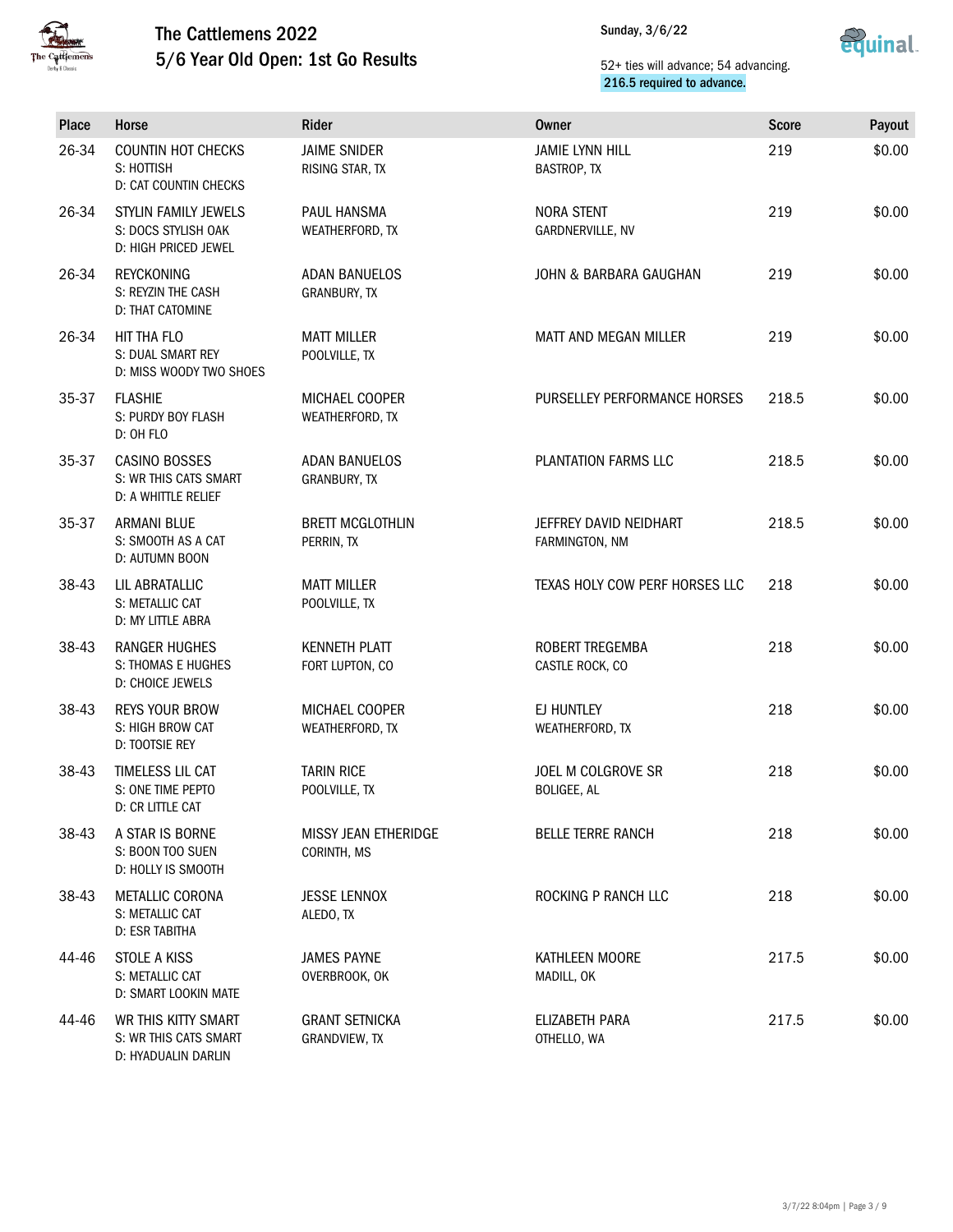



| Place | Horse                                                                        | Rider                                    | <b>Owner</b>                                     | <b>Score</b> | Payout |
|-------|------------------------------------------------------------------------------|------------------------------------------|--------------------------------------------------|--------------|--------|
| 44-46 | <b>BOWFLEX</b><br>S: SMART ARISTOCRAT<br>D: LITTLE BOW DUALLY                | <b>ED FLYNN</b><br>LIPAN, TX             | <b>BILLIE AYLESWORTH</b><br>LIPAN, TX            | 217.5        | \$0.00 |
| 47-49 | ASPENGLOW<br>S: METALLIC CAT<br>D: PURDY ARISTOCRAT                          | <b>CASEY GREEN</b><br>PERRIN, TX         | <b>BOBBY RAY &amp; MARY JO HAWKINS</b>           | 217          | \$0.00 |
| 47-49 | <b>LIL RICKY</b><br>S: METELES CAT<br>D: JUNIE WOOD                          | <b>JOHN MITCHELL</b><br>WEATHERFORD, TX  | <b>SLATE RIVER RANCH</b>                         | 217          | \$0.00 |
| 47-49 | A HOT LIL SCOOTER                                                            | <b>RANDY CHARTIER</b><br>MILLSAP, TX     | <b>JAMIE GRASMAN</b><br>HOLLAND, MI              | 217          | \$0.00 |
| 50-54 | <b>FANCY METELES</b><br>S: METELES CAT<br>D: PLAYIN N FANCY                  | CODY HEDLUND<br>LIPAN, TX                | CODY HEDLUND<br>LIPAN, TX                        | 216.5        | \$0.00 |
| 50-54 | JAE ZEE<br>S: BOON TOO SUEN<br>D: EAZEE E                                    | <b>TATUM RICE</b><br>WEATHERFORD, TX     | <b>KEVIN KNIGHT</b><br>WEATHERFORD, TX           | 216.5        | \$0.00 |
| 50-54 | HUNTIN SMOOTH CASH<br>S: REYZIN THE CASH<br>D: SMOOTH AS A HUNTRESS          | <b>MATT MILLER</b><br>POOLVILLE, TX      | <b>CHRIS BRENGARD</b><br>PARAGOULD, AR           | 216.5        | \$0.00 |
| 50-54 | SUEPER HOT<br>S: HOTTISH<br>D: SUEPER KITTY                                  | <b>RANDY CHARTIER</b><br>MILLSAP, TX     | MARCELLE LEBLANC<br>FORT WORTH, TX               | 216.5        | \$0.00 |
| 50-54 | PINK METALLIC<br>S: METALLIC CAT<br>D: LA FEMME NIKITA                       | R L CHARTIER<br>WEATHERFORD, TX          | ANDERSON CATTLE CO                               | 216.5        | \$0.00 |
|       |                                                                              |                                          | Requires: 216.5 to advance.                      |              |        |
| 55-60 | <b>DREAMY MARTINI</b><br>S: SMOOTH TALKIN STYLE<br><b>D: STYLISH MARTINI</b> | <b>ADAN BANUELOS</b><br>GRANBURY, TX     | SMF CUTTING HORSES LLC<br>ASPEN, CO              | 216          | \$0.00 |
| 55-60 | <b>BADABOOMSMALL</b><br>S: METALLIC CAT<br>D: REYBOOMSMALL                   | <b>CLAY JOHNSON</b><br>WEATHERFORD, TX   | <b>CURTIS &amp; BRENDA WEEKS</b><br>COTUILLA, TX | 216          | \$0.00 |
| 55-60 | <b>DMAC OPEN CARRY</b><br>S: DUAL SMART REY<br>D: PRIME TIME KAT             | <b>CLINT ALLEN</b><br>WEATHERFORD, TX    | DAVID MCDAVID<br>FORT WORTH, TX                  | 216          | \$0.00 |
| 55-60 | JOHN DOE                                                                     | <b>KENNETH PLATT</b><br>FORT LUPTON, CO  | <b>JIM CRAWFORD</b><br>LEXINGTON, NE             | 216          | \$0.00 |
| 55-60 | PLAYED IT SMOOTH<br>S: SMOOTH AS A CAT<br>D: JAZZY LIT CHOICE                | <b>CHRIS JOHNSRUD</b><br>WEATHERFORD, TX | <b>JAMES E HOOPER</b><br>DECATUR, AL             | 216          | \$0.00 |
| 55-60 | MY BOON AND STARS<br>S: ONCE IN A BLU BOON<br>D: PLAYGUNS STAR               | <b>CARA BREWER</b><br>JAY, OK            | <b>JIM HAWORTH</b><br>SOUTHWEST CITY, MO         | 216          | \$0.00 |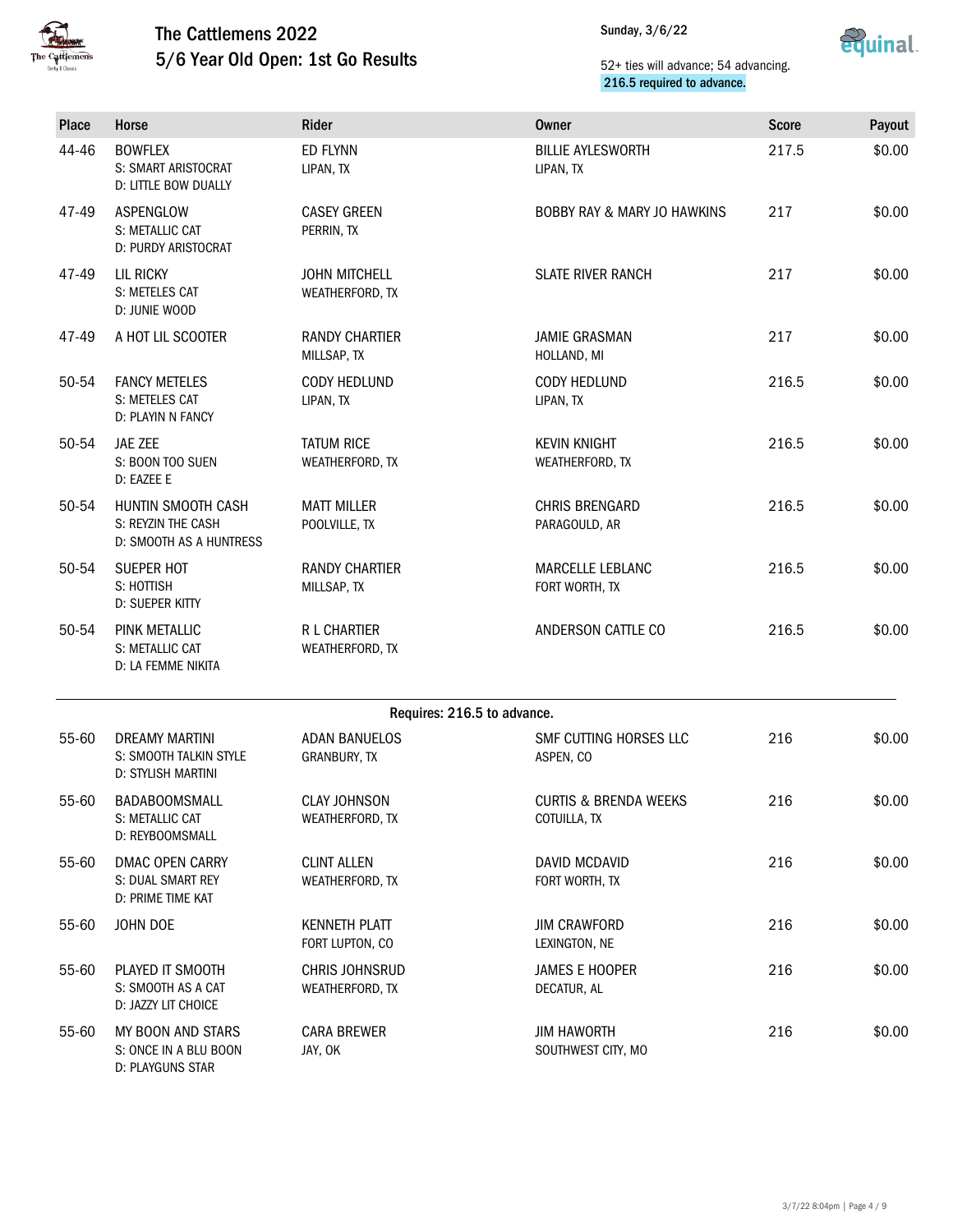



| Place | Horse                                                                | Rider                                     | Owner                                       | <b>Score</b> | Payout |
|-------|----------------------------------------------------------------------|-------------------------------------------|---------------------------------------------|--------------|--------|
| 61    | FIVE DOLLAR FINE<br>S: REYZIN THE CASH<br>D: MISSTALLICA             | <b>ADAN BANUELOS</b><br>GRANBURY, TX      | PLANTATION FARMS LLC                        | 215.5        | \$0.00 |
| 62-64 | VERSACE ON DA FLOOR<br>S: IM COUNTIN CHECKS<br>D: HOLLY IS SMOOTH    | LANCE COOPER<br>WEATHERFORD, TX           | ROSE VALLEY RANCH                           | 215          | \$0.00 |
| 62-64 | LIL DUALING CAT<br>S: DUAL PEP<br>D: LIL SALLY CAT                   | <b>BOYD RICE</b><br>WEATHERFORD, TX       | <b>KITT MONCRIEF</b><br>FORT WORTH, TX      | 215          | \$0.00 |
| 62-64 | CHECK YER METAL<br>S: METALLIC CAT<br>D: CHECKERS LIVE OAK           | STUART BOZEMAN<br>IDALOU, TX              | STUART BOZEMAN<br>IDALOU, TX                | 215          | \$0.00 |
| 65    | SPOOKYS HONEY BADGER<br>S: HOTTISH<br>D: SPOOKYS NINE ELEVEN         | <b>GRANT SETNICKA</b><br>GRANDVIEW, TX    | ROBERT THIGPEN JR<br>CHILTON, TX            | 214          | \$0.00 |
| 66-68 | <b>WALK THA LINE</b><br>S: DUAL R SMOKIN<br>D: STAR ALENA            | <b>GRANT SETNICKA</b><br>GRANDVIEW, TX    | J FIVE HORSE RANCH MGMT LLC                 | 213.5        | \$0.00 |
| 66-68 | <b>TWISE BAKED</b><br>S: HIGH BROW CAT<br>D: QUICK TO DUAL           | <b>CULLEN CHARTIER</b><br>MILLSAP, TX     | <b>STEVE E MARTIN</b><br><b>BRENHAM, TX</b> | 213.5        | \$0.00 |
| 66-68 | <b>PURRISH</b><br>S: HOTTISH<br>D: PUR TEE                           | <b>BRETT MCGLOTHLIN</b><br>PERRIN, TX     | <b>CROCKETT SAND &amp; GRAVEL</b>           | 213.5        | \$0.00 |
| 69-70 | LUV THE WAY U LIE<br>S: ONCE IN A BLU BOON<br>D: TELES BOUT THIS CAT | CODY HEDLUND<br>LIPAN, TX                 | CODY HEDLUND<br>LIPAN, TX                   | 213          | \$0.00 |
| 69-70 | STYLIN ROCKETTE<br>S: ROCKIN W<br><b>D: ABSALUTELY STYLIN</b>        | R L CHARTIER<br>WEATHERFORD, TX           | <b>JOHN MCCLAREN</b><br>MC GREGOR, TX       | 213          | \$0.00 |
| 71    | RJ SANNY SQUARED<br>S: SANNMAN<br>D: RJ BABY POWDER                  | <b>CHRISTIAN MILLER</b><br>FORT WORTH, TX | JOHNNY COOPER<br>CLARENDON, TX              | 212.5        | \$0.00 |
| 72    | COUNTIN ON LOLA<br>S: IM COUNTIN CHECKS<br>D: LOLA STARLIGHT         | <b>NEIL ROGER</b><br><b>BROCK, TX</b>     | <b>LACHLAN PERKS</b><br>WEATHERFORD, TX     | 211          | \$0.00 |
| 73-74 | <b>FLYISH</b><br>S: HOTTISH<br>D: DUAL SMART KITTY                   | <b>GRANT SETNICKA</b><br>GRANDVIEW, TX    | OWEN NORQUIST<br>WEATHERFORD, TX            | 209          | \$0.00 |
| 73-74 | REYZIN NU DESIRES<br>S: REYZIN THE CASH<br>D: DESIRES NU CATILLAC    | <b>MATT MILLER</b><br>POOLVILLE, TX       | <b>BLAKLEY SIMONEAUX</b><br>BOLIGEE, AL     | 209          | \$0.00 |
| 75    | <b>REYDNECK WOMAN</b><br>S: REYZIN THE CASH<br>D: XQUIZIT CAT        | <b>SALVADOR CABRAL</b><br>JACKSBORO, TX   | <b>VERLIE DOING</b><br>JACKSBORO, TX        | 207          | \$0.00 |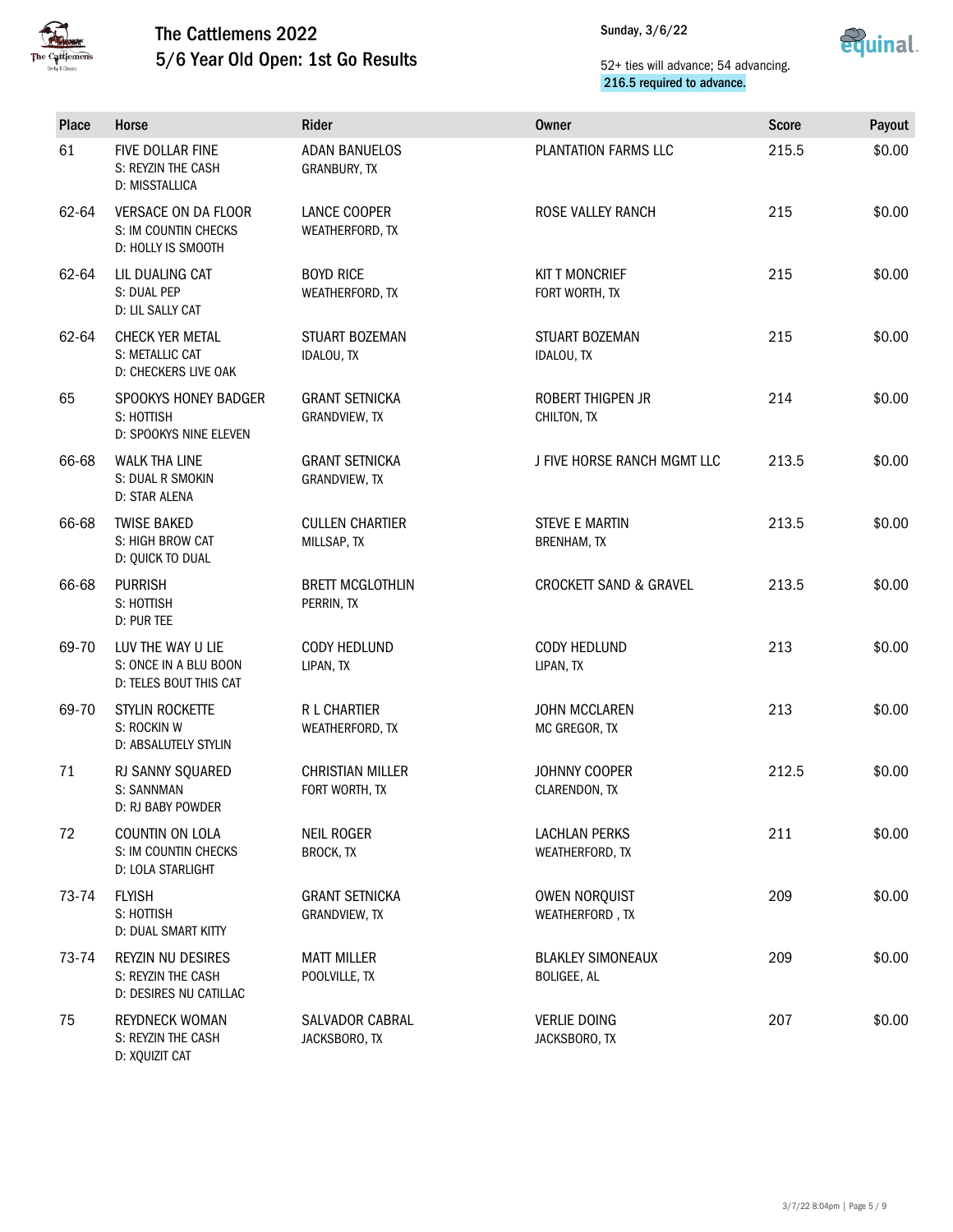

Sunday, 3/6/22



## 52+ ties will advance; 54 advancing. 216.5 required to advance.

| 76    | <b>REYZIN EM RIGHT</b><br>S: REYZIN THE CASH                        | <b>BOYD RICE</b>                          |                                                |              |        |
|-------|---------------------------------------------------------------------|-------------------------------------------|------------------------------------------------|--------------|--------|
|       | D: UNO MERMAID                                                      | WEATHERFORD, TX                           | <b>SARCO CREEK RANCH</b>                       | 189          | \$0.00 |
| 77    | <b>RUBYS SMART REY</b><br>S: DUAL SMART REY<br>D: RUBY TUESDAY DNA  | <b>RUSSELL K ELROD</b><br>PERRIN, TX      | <b>ROB KUIPER</b><br>PERRIN, TX                | 180          | \$0.00 |
| 78    | SADDLING AT SUNRISE                                                 | <b>BOYD RICE</b><br>WEATHERFORD, TX       | <b>BURNETT RANCHES LLC</b>                     | 120          | \$0.00 |
| 79-86 | <b>DUAL CLAY</b><br>S: DUAL REY<br>D: PLAY LIKE CLAY                | <b>GRANT SETNICKA</b><br>GRANDVIEW, TX    | J FIVE HORSE RANCH MGMT LLC                    | 0            | \$0.00 |
| 79-86 | <b>HELLA SMOOTH</b>                                                 | <b>CHRIS JOHNSRUD</b><br>WEATHERFORD, TX  | <b>JAMES E HOOPER</b><br>DECATUR, AL           | 0            | \$0.00 |
| 79-86 | <b>REYZPLENDENT</b><br>S: REYZIN THE CASH<br>D: PUDDYKAT            | <b>ED FLYNN</b><br>LIPAN, TX              | <b>EDDIE YOUNG</b><br>SAN ANGELO, TX           | $\Omega$     | \$0.00 |
| 79-86 | INTOX O CATING<br>S: BOON TOO SUEN<br>D: CAT O CONNOR               | MICHAEL COOPER<br>WEATHERFORD, TX         | <b>JERRY DURANT</b><br>WEATHERFORD, TX         | $\pmb{0}$    | \$0.00 |
| 79-86 | <b>MOE BETA</b><br>S: BET HESA CAT<br>D: SWEET SMOKE LENA           | ARMANDO COSTA NETO<br>MINERAL WELLS, TX   | FAZENDA BARRINHA CORPORATION                   | $\mathbf{0}$ | \$0.00 |
| 79-86 | <b>SUPERCUTE</b><br>S: HOTTISH<br><b>D: THE CUTENESS</b>            | <b>CASEY GREEN</b><br>PERRIN, TX          | <b>CODIE GREEN</b><br>PERRIN, TX               | $\mathbf 0$  | \$0.00 |
| 79-86 | <b>BOONIFIED</b><br>S: ONCE IN A BLU BOON<br>D: LIL AUTUMN SPLENDOR | <b>CHRISTIAN MILLER</b><br>FORT WORTH, TX | SDP BUFFALO RANCH                              | $\mathbf 0$  | \$0.00 |
| 79-86 | TUFF NU CATILLAC<br>S: WOODY BE TUFF<br>D: DESIRES NU CATILLAC      | <b>MATT MILLER</b><br>POOLVILLE, TX       | <b>BLAKLEY SIMONEAUX</b><br><b>BOLIGEE, AL</b> | 0            | \$0.00 |

Total Payout \$0.00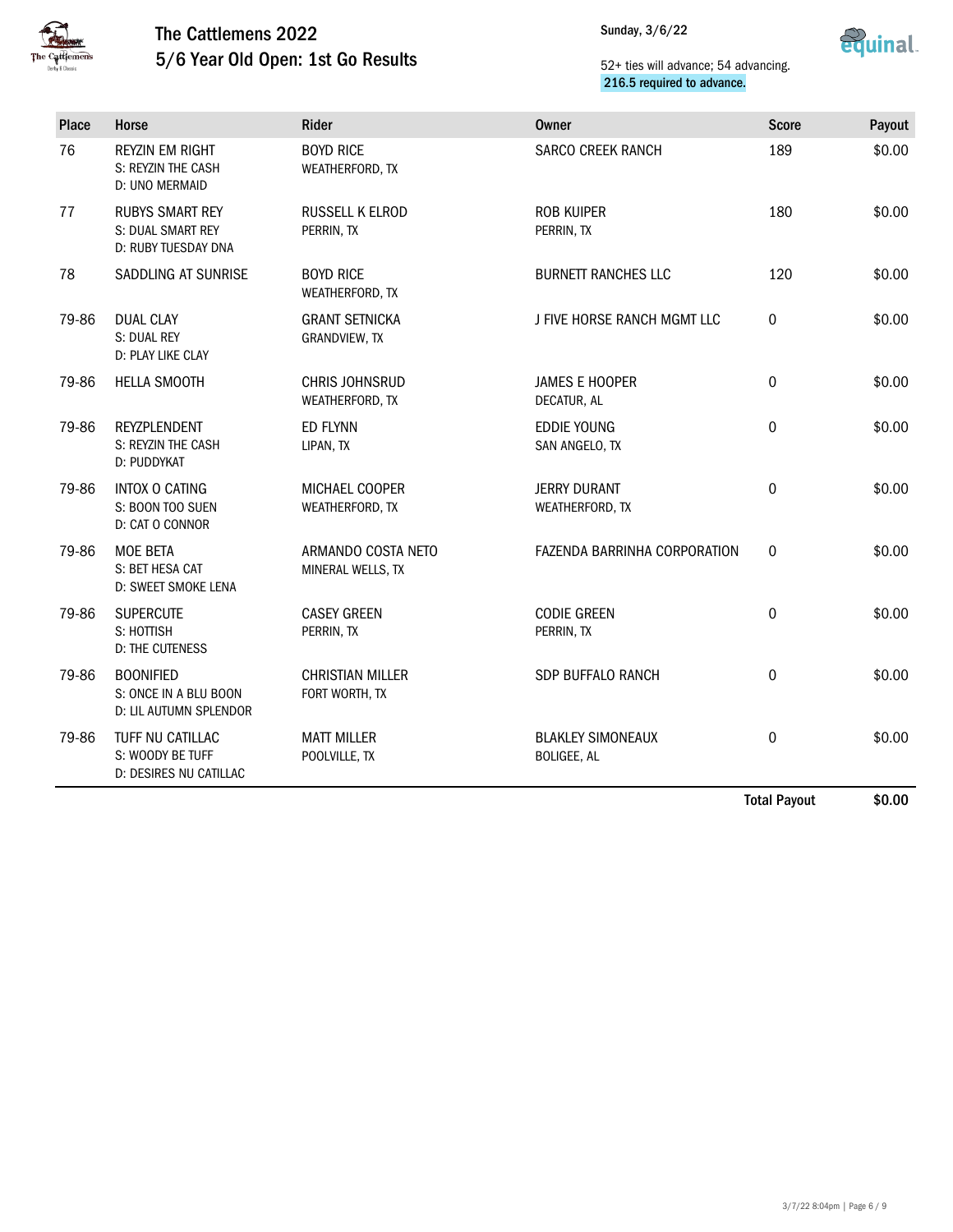



| Place          | Horse                                                               | Rider                                     | <b>Owner</b>                             | <b>Score</b> | Payout |
|----------------|---------------------------------------------------------------------|-------------------------------------------|------------------------------------------|--------------|--------|
| $\mathbf{1}$   | <b>CALIENTEE</b><br>S: HOTTISH<br>D: PUR TEE                        | <b>CULLEN CHARTIER</b><br>MILLSAP, TX     | CIRCLE R CUTTING HORSES LLC<br>OCALA, FL | 221          | \$0.00 |
| $\overline{2}$ | <b>METALLIC MYSTIFIED</b><br>S: METALLIC CAT<br>D: SWEET ABRA       | <b>JESSE LENNOX</b><br>ALEDO, TX          | ROCKING P RANCH LLC                      | 220.5        | \$0.00 |
| $3-5$          | SMART LOOKIN SANNMAN<br>S: SANNMAN<br>D: DIDGES SMART KITTY         | <b>CHRISTIAN MILLER</b><br>FORT WORTH, TX | <b>TED TURNER</b><br><b>BUSHNELL, FL</b> | 220          | \$0.00 |
| $3-5$          | <b>BUGATTII</b><br>S: METALLIC CAT<br>D: BUTTON DOWN SUPERCAT       | <b>WESLEY GALYEAN</b><br>CLAREMORE, OK    | SMF CUTTING HORSES LLC<br>ASPEN, CO      | 220          | \$0.00 |
| $3-5$          | <b>TALKIN REYCY</b><br>S: SMOOTH TALKIN STYLE<br>D: TWICE AS REYCY  | <b>CULLEN CHARTIER</b><br>MILLSAP, TX     | <b>MARK SENN</b><br>AUGUSTA, GA          | 220          | \$0.00 |
| 6              | <b>MAMAZ BOY</b><br>S: METALLIC CAT<br>D: JUNIE WOOD                | <b>JOHN MITCHELL</b><br>WEATHERFORD, TX   | <b>SLATE RIVER RANCH</b>                 | 219.5        | \$0.00 |
| $7 - 8$        | STYLIN FAMILY JEWELS<br>S: DOCS STYLISH OAK<br>D: HIGH PRICED JEWEL | PAUL HANSMA<br>WEATHERFORD, TX            | <b>NORA STENT</b><br>GARDNERVILLE, NV    | 219          | \$0.00 |
| $7 - 8$        | <b>REYCKONING</b><br>S: REYZIN THE CASH<br>D: THAT CATOMINE         | <b>ADAN BANUELOS</b><br>GRANBURY, TX      | JOHN & BARBARA GAUGHAN                   | 219          | \$0.00 |
| 9              | CASINO BOSSES<br>S: WR THIS CATS SMART<br>D: A WHITTLE RELIEF       | <b>ADAN BANUELOS</b><br>GRANBURY, TX      | PLANTATION FARMS LLC                     | 218.5        | \$0.00 |
| $10 - 11$      | <b>RANGER HUGHES</b><br>S: THOMAS E HUGHES<br>D: CHOICE JEWELS      | <b>KENNETH PLATT</b><br>FORT LUPTON, CO   | ROBERT TREGEMBA<br>CASTLE ROCK, CO       | 218          | \$0.00 |
| $10 - 11$      | <b>REYS YOUR BROW</b><br>S: HIGH BROW CAT<br>D: TOOTSIE REY         | MICHAEL COOPER<br>WEATHERFORD, TX         | EJ HUNTLEY<br>WEATHERFORD, TX            | 218          | \$0.00 |
| 12             | <b>BOWFLEX</b><br>S: SMART ARISTOCRAT<br>D: LITTLE BOW DUALLY       | ED FLYNN<br>LIPAN, TX                     | <b>BILLIE AYLESWORTH</b><br>LIPAN, TX    | 217.5        | \$0.00 |
| 13             | LIL RICKY<br>S: METELES CAT<br>D: JUNIE WOOD                        | <b>JOHN MITCHELL</b><br>WEATHERFORD, TX   | <b>SLATE RIVER RANCH</b>                 | 217          | \$0.00 |
| 14-15          | SUEPER HOT<br>S: HOTTISH<br>D: SUEPER KITTY                         | <b>RANDY CHARTIER</b><br>MILLSAP, TX      | MARCELLE LEBLANC<br>FORT WORTH, TX       | 216.5        | \$0.00 |
| 14-15          | JAE ZEE<br>S: BOON TOO SUEN<br>D: EAZEE E                           | <b>TATUM RICE</b><br>WEATHERFORD, TX      | <b>KEVIN KNIGHT</b><br>WEATHERFORD, TX   | 216.5        | \$0.00 |
| $16-17$        | JOHN DOE                                                            | <b>KENNETH PLATT</b><br>FORT LUPTON, CO   | <b>JIM CRAWFORD</b><br>LEXINGTON, NE     | 216          | \$0.00 |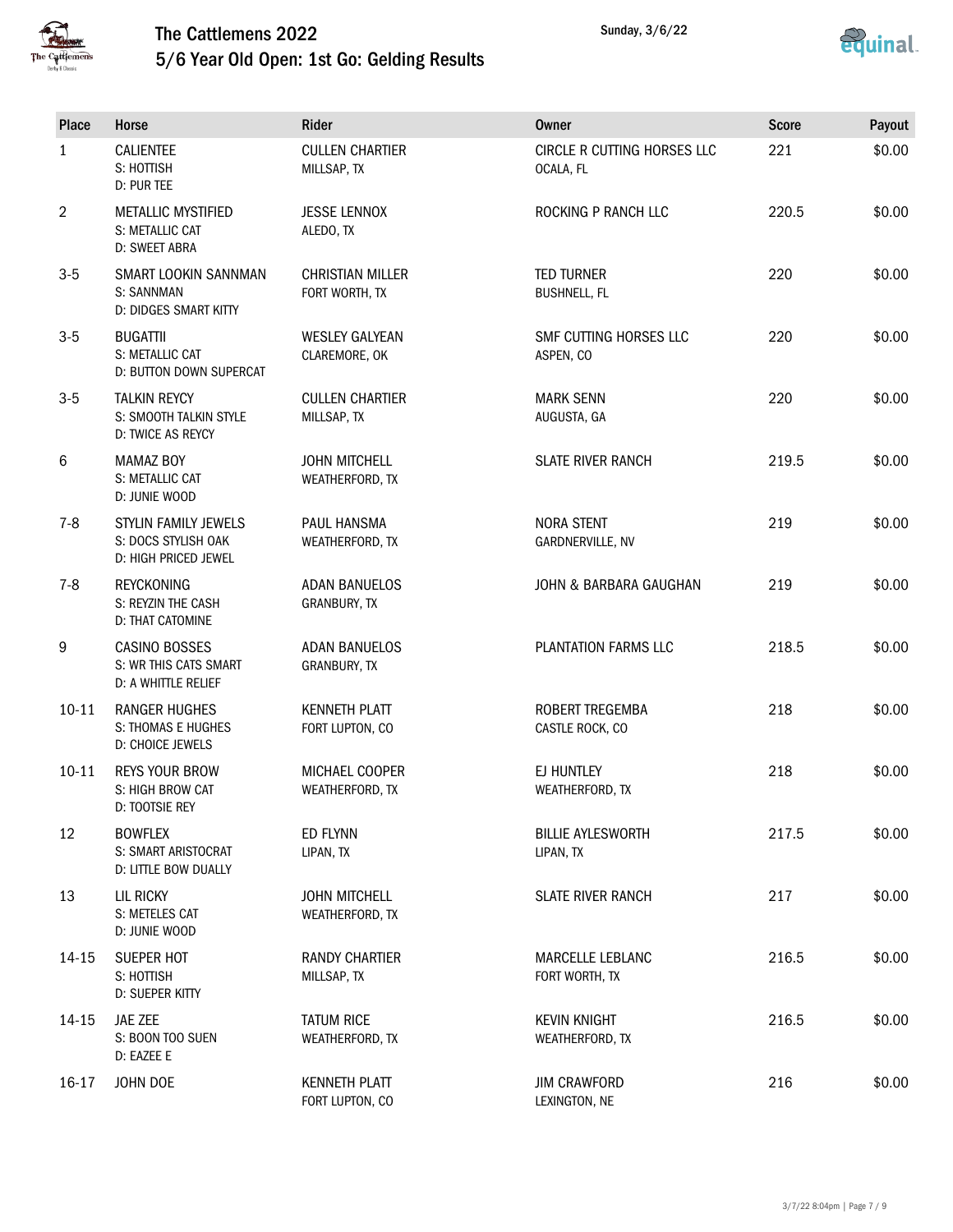



| <b>Place</b> | Horse                                                            | <b>Rider</b>                                  | Owner                                       | <b>Score</b> | Payout |
|--------------|------------------------------------------------------------------|-----------------------------------------------|---------------------------------------------|--------------|--------|
| 16-17        | DMAC OPEN CARRY<br><b>S: DUAL SMART REY</b><br>D: PRIME TIME KAT | <b>CLINT ALLEN</b><br>WEATHERFORD, TX         | DAVID MCDAVID<br>FORT WORTH, TX             | 216          | \$0.00 |
| 18           | <b>FIVE DOLLAR FINE</b><br>S: REYZIN THE CASH<br>D: MISSTALLICA  | <b>ADAN BANUELOS</b><br>GRANBURY, TX          | PLANTATION FARMS LLC                        | 215.5        | \$0.00 |
| 19           | SPOOKYS HONEY BADGER<br>S: HOTTISH<br>D: SPOOKYS NINE ELEVEN     | <b>GRANT SETNICKA</b><br><b>GRANDVIEW, TX</b> | ROBERT THIGPEN JR<br>CHILTON, TX            | 214          | \$0.00 |
| $20 - 21$    | <b>TWISE BAKED</b><br>S: HIGH BROW CAT<br>D: QUICK TO DUAL       | <b>CULLEN CHARTIER</b><br>MILLSAP, TX         | <b>STEVE E MARTIN</b><br><b>BRENHAM, TX</b> | 213.5        | \$0.00 |
| $20 - 21$    | <b>WALK THA LINE</b><br>S: DUAL R SMOKIN<br>D: STAR ALENA        | <b>GRANT SETNICKA</b><br><b>GRANDVIEW, TX</b> | J FIVE HORSE RANCH MGMT LLC                 | 213.5        | \$0.00 |
| 22           | <b>FLYISH</b><br>S: HOTTISH<br><b>D: DUAL SMART KITTY</b>        | <b>GRANT SETNICKA</b><br>GRANDVIEW, TX        | <b>OWEN NORQUIST</b><br>WEATHERFORD, TX     | 209          | \$0.00 |
| 23           | <b>REYZIN EM RIGHT</b><br>S: REYZIN THE CASH<br>D: UNO MERMAID   | <b>BOYD RICE</b><br>WEATHERFORD, TX           | <b>SARCO CREEK RANCH</b>                    | 189          | \$0.00 |

Total Payout \$0.00